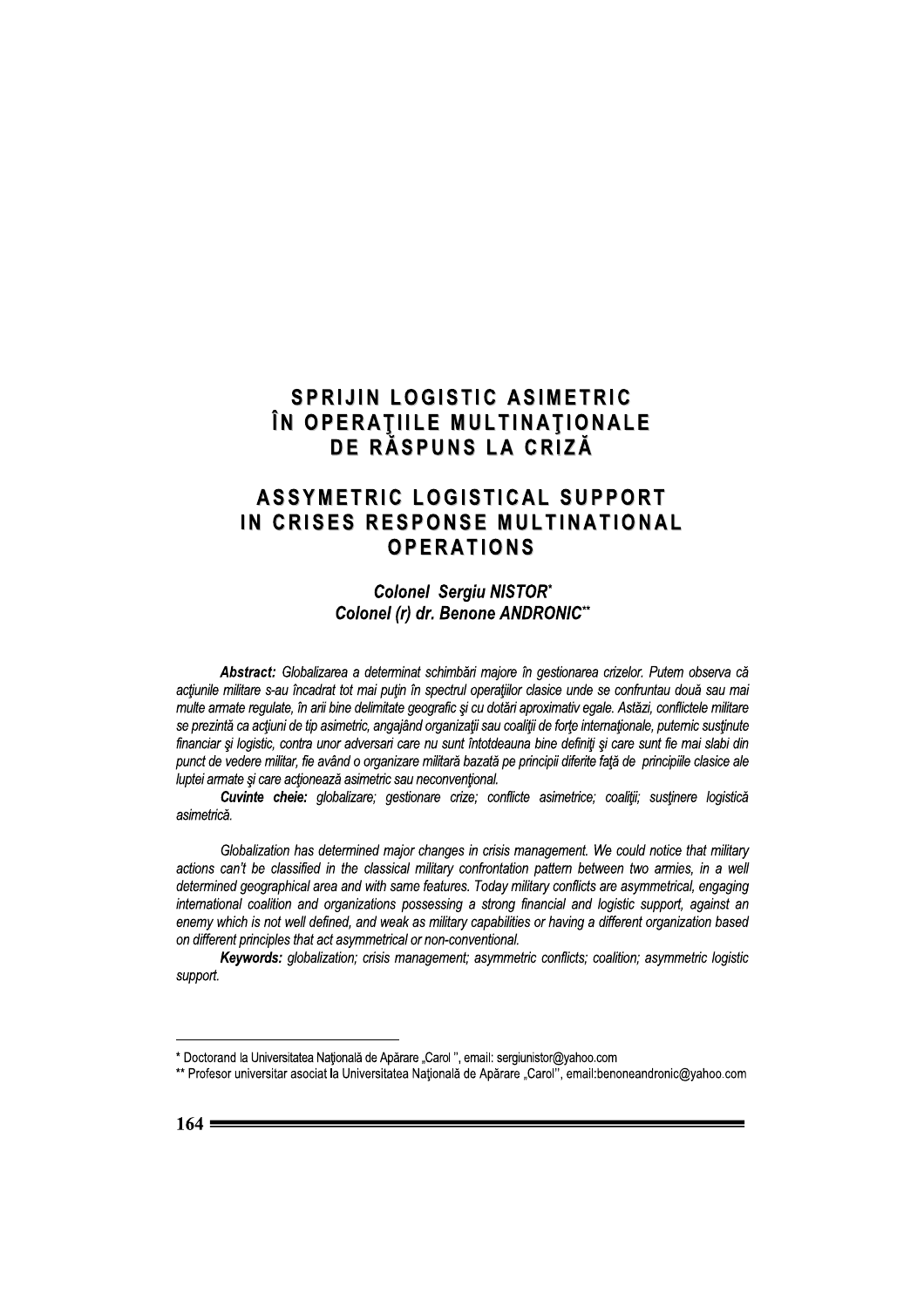= Revista de Stiințe Militare ~ 2/2013

artin Van CREVELD afirma că "uneori pare că aspectele logistice ale războiului nu sunt altceva decât un sir fără sfârsit de dificultăti care se succed una alteia. Problemele apar constant, cresc, se multiplică, sunt transmise înainte și înapoi la diferite esaloane, sunt rezolvate, numai pentru a reapărea într-o formă diferită și în alt loc. În fața acestui adevărat caleidoscop de obstacole, ne întrebăm câteodată cum o armată este în stare să se pună în miscare, cum diferite campanii sunt planificate și cum victoriile sunt câștigate."<sup>6</sup>

Răspunsul la aceste întrebări constituie, probabil, cea mai presantă și de actualitate preocupare a logisticienilor din ziua de azi.

În mod normal termenul "asimetric" se referă la o lipsă a simetriei, a echilibrului sau a unor aranjamente deja prestabilite între părți.

Conform părerii specialiștilor, asimetria poate fi definită ca "o configurație dinamică și foarte complexă a unor raporturi dintre două sau mai multe entități disproportionate si incompatibile, dar care actionează una asupra celeilalte, sau unele asupra altora, în mod foarte diferit, exploatând la maximum vulnerabilitățile existente și chiar creând altele noi".7

În opinia noastră, noțiunea de asimetrie poate fi asociată cu operațiuni care nu se încadrează în tiparul obisnuit, care ies din făgasul normal, recunoscut, și care vizează obținerea unor beneficii sau avantaje prin utilizarea unor metode neconvenționale de ducere a operațiilor. De regulă, acțiunile asimetrice reprezintă un mod de influență sau un mod de exprimare atipic a unei entități, fie cu caracter statal fie cu caracter nestatal, asupra intereselor sau forțelor altei entități. Acțiunile asimetrice vizează, de obicei, exploatarea punctelor slabe sau a vulnerabilităților oponentului. Aspectul asimetric al unor acțiuni se referă, în general, la asimetria în capacități, valori, încredere, vulnerabilități și conduită morală.

O altă abordare a acțiunii asimetrice, des întâlnită în studiile de specialitate. defineste aceasta drept "un termen utilizat pentru a descrie încercarea de a slăbi sau a submina punctele forte ale adversarului, prin exploatarea slăbiciunilor sale, utilizând metode care diferă în mod semnificativ de modul obisnuit de actiune al acestuia".8

În domeniul militar, asimetria intervine atunci când una dintre părti dispune de anumite capabilități, are o anumită condiție, mărime, formă sau poziție, căreia partea

<sup>&</sup>lt;sup>6</sup> Martin Van CREVELD, Generic crisis and the management conflict, article view file, National Journal, 2 (1) 2011, p. 42.

<sup>7</sup> Dr. Gheorghe VĂDUVA, Simetria, disimetria și asimetria în conflictele militare actuale, Editura Universității Naționale de Apărare "Carol I", Bucuresti, 2008, p. 39.

<sup>&</sup>lt;sup>8</sup> C. AJILON, Asymetric Threat Report, DND 2001, Department of National Defence, Ottawa, Canada, 2010, p. 202.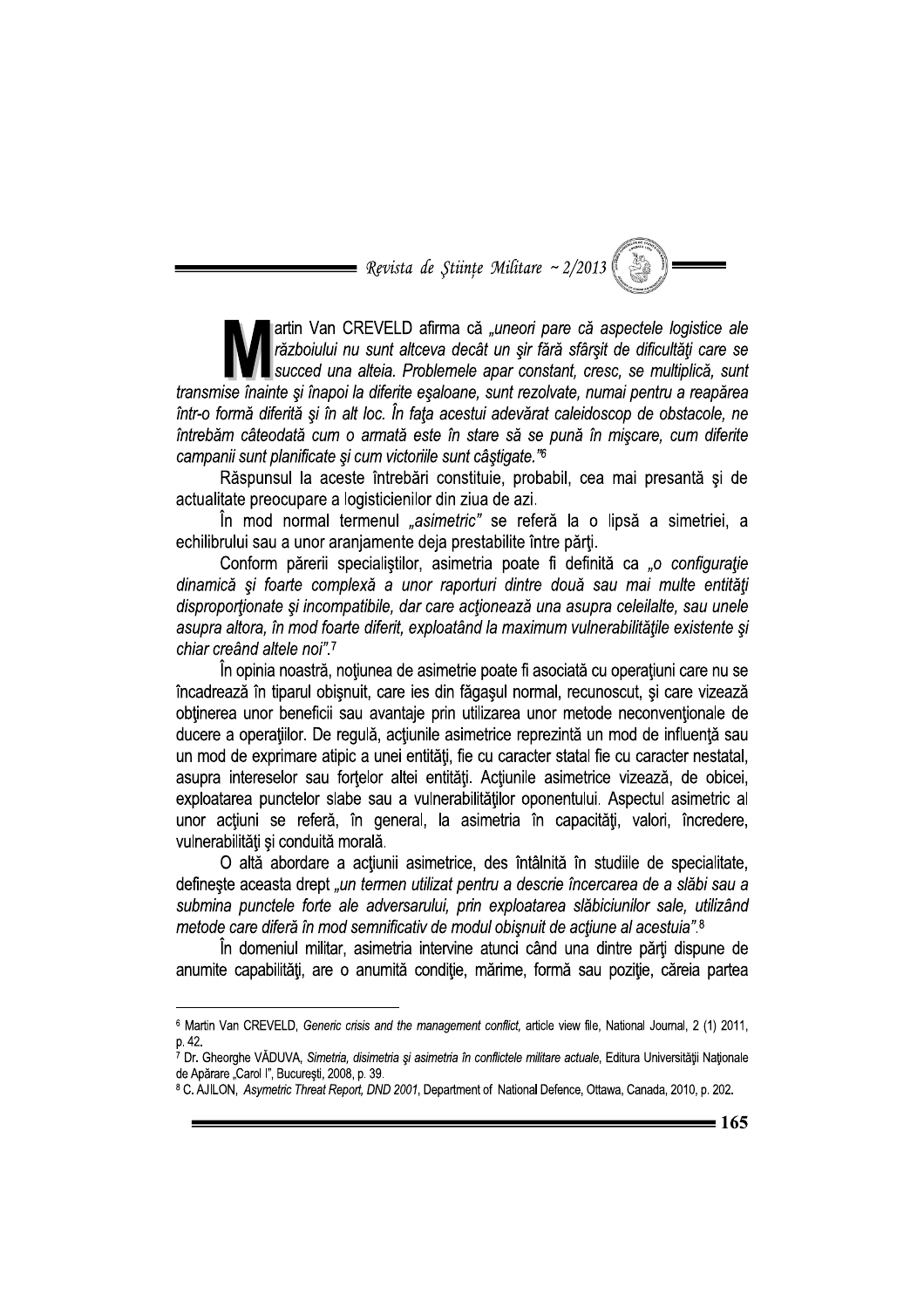

adversă nu i se poate opune eficient și care nu poate fi contracarată prin metode și acțiuni traditionale. În actiunea asimetrică se caută, de regulă, evitarea contactului direct cu adversarul sau impactul cu forțele sale, precum și contracararea sau compensarea superiorității acestuia în diferite domenii, prin valorificarea avantajelor și punctelor tari din propriul sistem și exploatarea inteligentă a slăbiciunilor oponentului. Cu toate acestea, conflictul asimetric nu se confundă cu o confruntare între doi adversari cu capabilităti evident disproportionate, ci este mai degrabă un rezultat al utilizării unor metode de angajare neconvenționale precum și exploatării eficiente a tehnologiei și a efectului de surprindere.

Actiunile de tip asimetric, pe lângă efectele materiale palpabile, urmăresc și obținerea unui efect psihologic cu impact major, atât asupra trupelor cât și asupra populației și factorilor de decizie, pentru a afecta inițiativa, libertatea de acțiune, voința și puterea de luptă a adversarului. Metodele asimetrice presupun capacitate de evaluare și apreciere a vulnerabilităților adversarului și găsirea formelor corespunzătoare de acțiune, urmărind, în general, crearea unei stări de șoc, de confuzie și de nesiguranță. În acțiunile asimetrice se pune accentul pe tactici și metodologii de angajare neconventionale sau netraditionale impuse adeseori de situația în care se află opozanții. O caracteristică a acestor actiuni este că ele se pot manifesta la toate nivelurile. strategic, operațional și tactic, impactul și influența acestora nefiind condiționată de un anumit nivel actional. Disproportionalitatea, uneori evidentă, între adversari, în privinta fortelor și mijloacelor de angajare, face ca efectele acțiunilor asimetrice să fie resimțită cu o mai mare intensitate în multiple domenii nu doar din punct de vedere militar.

Amenințările și acțiunile de tip asimetric nu recunosc și nu sunt îngrădite de granițe sau limite naționale, au un evident caracter transfrontalier și nu se limitează doar la angajarea fortelor armate. Într-o confruntare asimetrică, sunt angajate nu doar forte bine echipate, înzestrate cu cele mai moderne tehnologii și instruite corespunzător, ci și diferiți actori care nu apartin neapărat unor entităti bine definite, a căror înzestrare poate fi de circumstanță și care să răspundă unei nevoi imediate. Deși aceste forțe pot fi echipate și instruite mai mult sau mai putin sumar, nu neapărat nivelul de înzestrare va fi cel care face diferența. Se apreciază că, în special în cazul acțiunilor teroriste, lipsa constrângerilor politice și morale constituie un atu în ducerea unor actiuni asimetrice. În acest caz spațiul de confruntare va fi unul extins, pe orice tip de teren, în interiorul și în afara teatrului de operații și de-a lungul liniilor de comunicație. Acțiunile lor vor avea ca ținte nu doar forțele militare, ci și diferite instalații și facilități comerciale, instituții ale statului și populația civilă.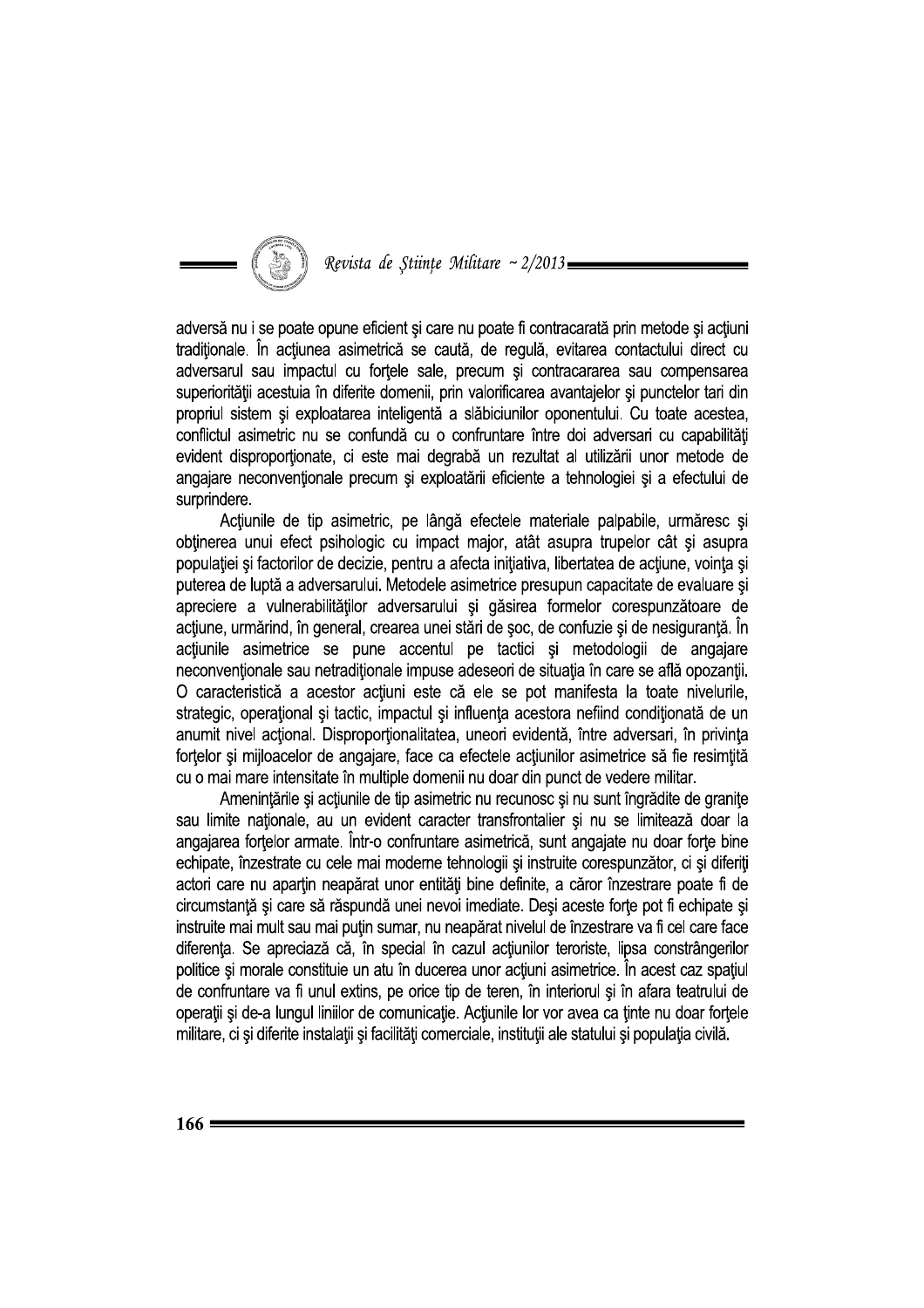= Revista de Stiințe Militare ~ 2/2013

Din această cauză fenomenul este greu de previzionat, iar diminuarea influentelor negative necesită măsuri multidimensionale, întreprinse din timp, prin cooperare într-un cadru multinational.

În contextul globalizării, specialistii apreciază că asimetria, ca metodă de acțiune, reprezintă o încercare de adaptare acțională la situația concretă, pornind de la conditiile initiale, coniugându-le cu cele prezente si estimându-le pe cele viitoare si exploatând, în mod direct și indirect, vulnerabilitățile părții adverse.<sup>9</sup>

Acest lucru determină și modul neconvențional de angajare, dar și dificultatea identificării din timp a acestui gen de acțiuni. Remarcabil este faptul că fortele, indiferent de originea lor, dispun de abilitatea de a identifica, selecta si lovi cu precizie obiective aflate în interiorul sau în afara spațiului de confruntare și au capacitatea de a evalua precis situatia și de a angaja forțele în acțiuni atipice. Cu alte cuvinte, putem afirma că acțiunile asimetrice urmăresc contracararea superiorității adversarului și minimalizarea efectelor distructive directe si colaterale ale loviturilor acestuia.

Toate aceste caracteristici au implicații nu doar asupra modului de angajare a fortelor combatante, ci și asupra modului cum aceste forțe sunt asigurate cu toate cele necesare desfășurării acțiunilor, deci a modalităților concrete, cum este furnizat sprijinul logistic în conditii de asimetrie.

Chiar dacă lumea, și implicit și organismul militar, a intrat în era informațională, astăzi forțele trebuie să facă față provocărilor logistice similare cu cele de acum câteva secole. În mod esențial, sprijinul logistic, în cadrul unui conflict armat sau în operațiile de răspuns la crize, a fost și continuă să rămână o mare provocare. A asigura la timp, în locul și în cantitățile cerute, tehnica, echipamentele, materialele și serviciile necesare trupelor, pentru ducerea acțiunilor de luptă în orice condiții de timp, anotimp și stare a vremii, a constituit preocuparea dintotdeauna a logisticienilor. În mod cert, cerințele au crescut de-a lungul timpului, dar esența acestora a rămas neschimbată. Odată însă cu provocările noi, cărora fortele armate trebuie să le facă față în epoca globalizării, este necesar să fie schimbat și modul de abordare a sprijinului logistic în teatrele de operatii.

În concepția specialiștilor militari străini, și îndeosebi a celor americani, această nouă abordare s-a conturat prin implementarea unui nou concept, și anume cel de "sustinere asimetrică". Acest concept încearcă să privească spre viitor, analizând mediul de securitate în continuă schimbare și oferind soluții pentru gestionarea

<sup>&</sup>lt;sup>9</sup> Gheorghe VĂDUVA, Războiul bazat pe rețea în fizionomia noilor conflicte militare, Editura Universității Naționale de Apărare "Carol I", București 2005, p. 10.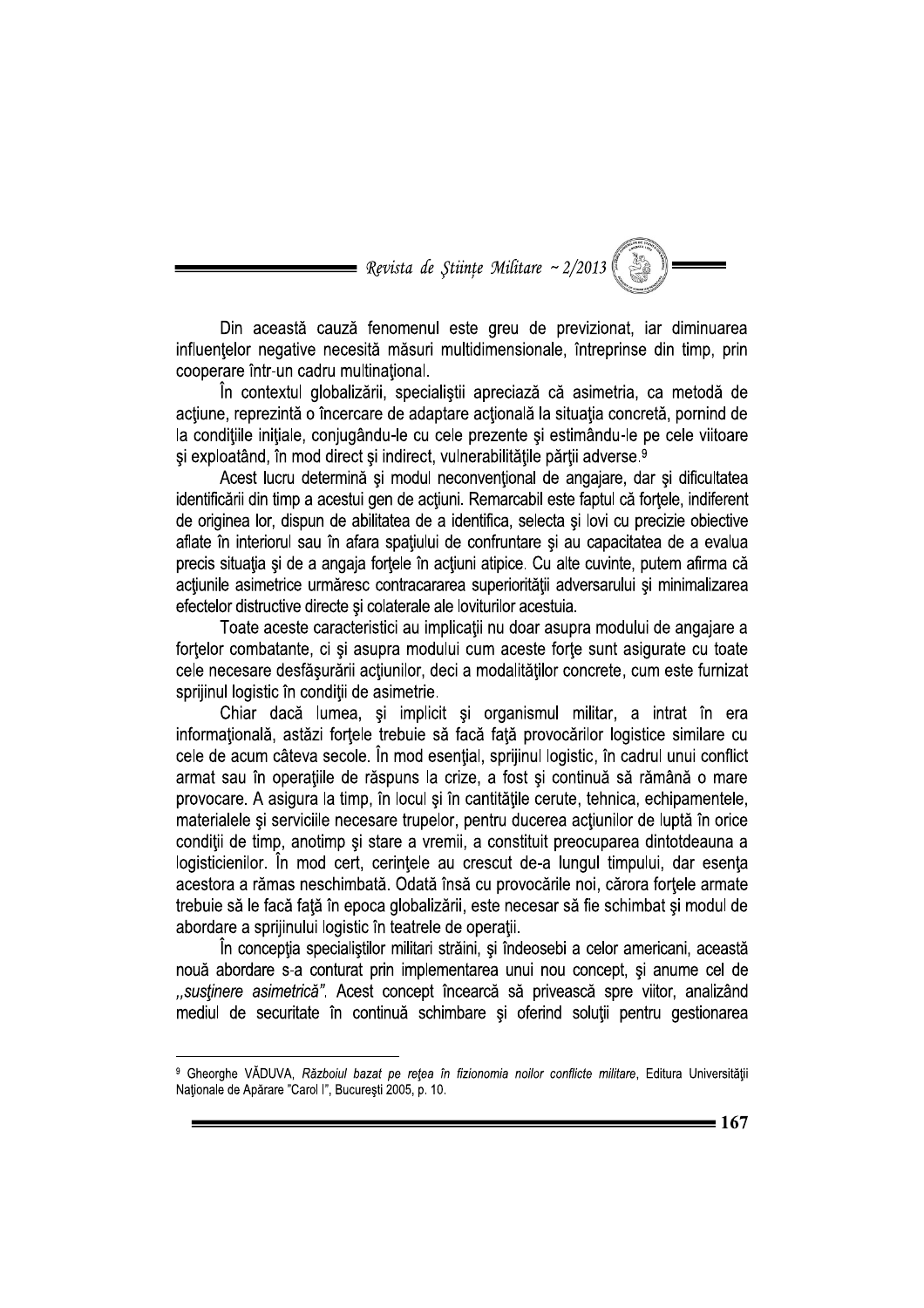

provocărilor logistice în cadrul unui nou tip de conflict, conflictul asimetric, total diferit de modelul de conflict traditional intrat în constiinta militarilor, care opunea două armate relativ egale din punct de vedere numeric si tehnologic.

Se poate afirma că sustinerea asimetrică recunoaște realitatea că un inamic mai slab dotat tehnologic și mai puțin numeros, dar hotărât și inteligent, va ataca orice slăbiciune a sistemului militar, la orice nivel, strategic, operational sau tactic.

Sustinerea asimetrică își poate demonstra credibilitatea din recentele învățăminte și programe de proiecție ale viitorului mediu operațional, din amenintările asupra capabilităților unei armate, asupra breșelor tehnologice și a misiunilor pe care armata le are de îndeplinit.

Beneficiile susținerii asimetrice pot fi puse în practică prin combinarea noilor legi, strategii și politici în domeniul militar, prin utilizarea eficientă a noilor concepte și obiective ale forțelor armate, prin utilizarea diferitelor modele de gândire și comportamentale, prin reunirea descoperirilor și inovațiilor tehnologice, precum și prin crearea unui model organizațional adaptativ. Mai mult ca sigur, această abordare a sprijinului logistic va fi concentrată pe prevenirea posibilităților unui eventual adversar de a interfera cu activitățile proprii de susținere a trupelor. În mod evident, aceasta presupune o nouă abordare a sprijinului logistic, folosind noi reguli și metode de lucru și noi modalități de abordare a problematicii operațiilor de răspuns la crize.

În condițiile actuale, sprijinul logistic al trupelor în teatrul de operații reprezintă un lung, complicat și extrem de vulnerabil sistem de reaprovizionare ce se întinde de la luptător, la bazele logistice și până la facilitățile economice aflate pe teritoriul național. Acest sistem este un adevărat "călcâi al lui Ahile" de care adversarul poate profita. Pentru a reduce această vulnerabilitate, o posibilă soluție ar fi o susținere asimetrică a forțelor, care să se plieze pe răspunsul asimetric la o provocare asimetrică.

Progresele științei și tehnicii cu aplicabilitate militară au condus, pe de o parte, la concentrarea si polarizarea celor mai noi tehnologii în cadrul fortelor armate moderne din țările cu economii dezvoltate, iar pe de altă parte, au permis accesul la acestea și unor grupări sau entități mai mult sau mai puțin legitime, interesate în destabilizarea societății.<sup>10</sup> Ca atare, au crescut posibilitățile de a desfășura acțiuni

<sup>10</sup> Dr. Grigore ALEXANDRESCU, Perspective în lupta armată, Editura Universității Naționale de Apărare "Carol I", București, 2006, p. 8.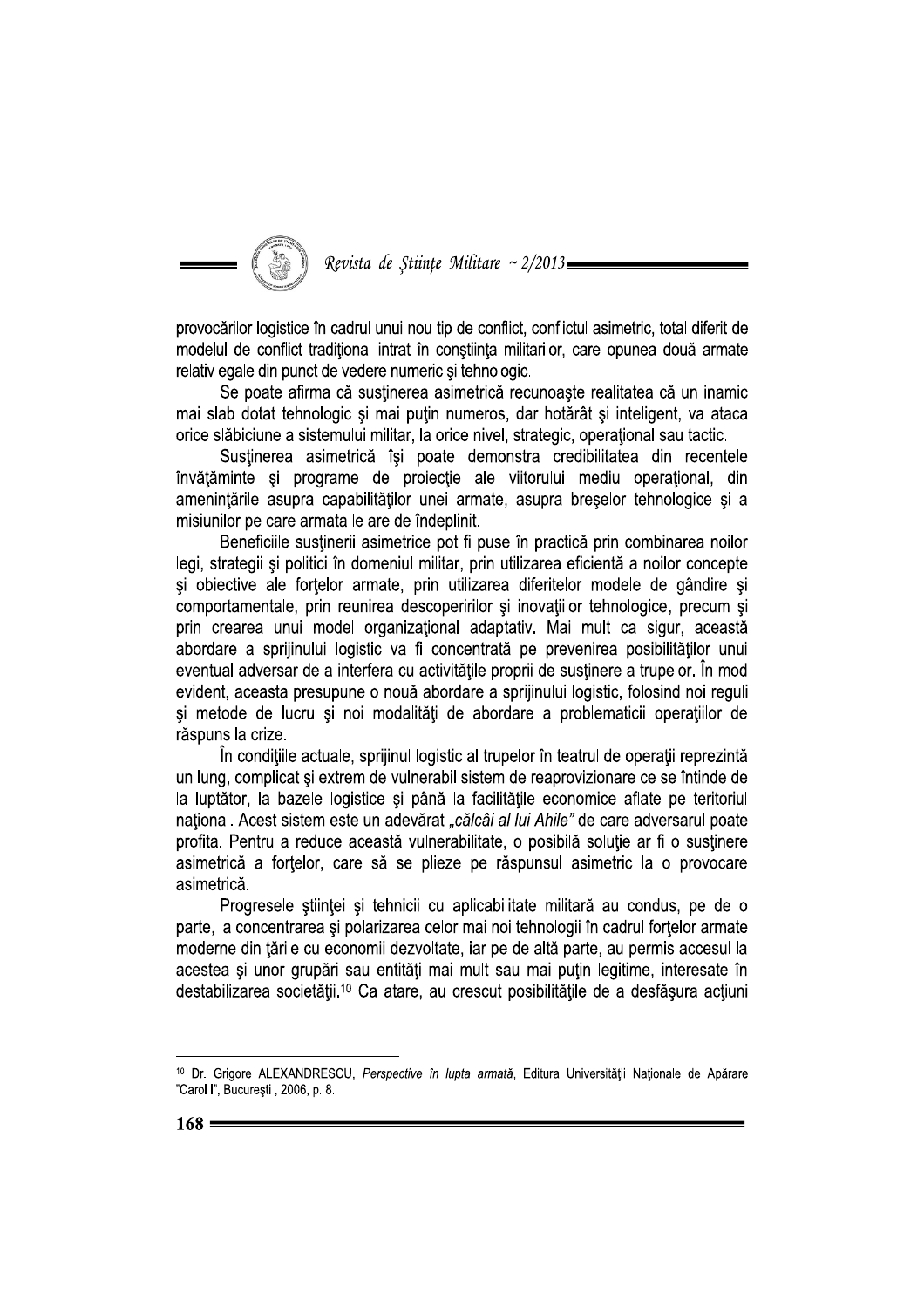= Revista de Științe Militare ~ 2/2013 (

asimetrice asupra elementelor și facilităților logistice, atât cele din compunerea fortelor armate, cât și cele din sectorul civil.

Sustinerea asimetrică apare atunci când fortele proprii impun condițiile de desfășurare a ostilităților la nivel strategic, operațional și tactic, înainte, pe timpul și după începerea operațiilor. În aceste condiții inamicului i se limitează posibilitatea de a interfera în mod decisiv asupra actiunilor de sustinere a fortelor proprii.

În opinia noastră, sustinerea asimetrică va garanta abilitatea fortelor de a construi și menține capacitatea operațională la un anumit punct al deciziei, așa cum a fost planificată și, totodată, va confirma că rezultatele așteptate vor putea fi susținute din punct de vedere logistic, indiferent de zona actiunilor si spectrul operatiilor ce se desfăsoară.

Cu toate acestea, susținerea asimetrică nu trebuie privită ca un panaceu universal care va rezolva toate problemele logistice ale unei operații de răspuns la crize. Este important să constientizăm faptul că slăbiciunile sistemului de sprijin logistic al fortelor pot fi subestimate sau, din contra, supraestimate. Dar un eventual adversar nu poate să nu supraestimeze sau să neglijeze aceleași slăbiciuni. De fapt, determinarea slăbiciunilor sistemului de sustinere a fortelor poate fi în fruntea listei cu nevoi critice de informatii a unui comandant advers, care va decide ce, când, unde si cum să atace.

Un adversar va căuta să înțeleagă cum anume vor acționa forțele în cadrul unei operații și apoi va încerca să identifice vulnerabilitățile și slăbiciunile sistemului de sustinere. Un inamic inteligent și bine informat poate constata că metodele și căile de susținere a forțelor luptătoare nu sunt la același nivel cu abilitatea și posibilitățile de ducere a unor operații asimetrice. Altfel spus, ritmul susținerii forțelor poate să nu fie în măsură să răspundă provocărilor determinate de ritmul impus de caracterul manevrier al războiului modern.

În cadrul unei operații multinaționale de răspuns la criză, una dintre țintele adversarului ar putea fi determinarea fortelor adverse să se consume singure mult mai repede decât poate participa sistemul logistic la regenerarea capacităților operaționale ale fortelor luptătoare. Fără un sprijin logistic adecvat și continuu, consumurile la nivel tactic conduc în mod direct la creșterea consumurilor la nivel operativ și se poate ajunge la o pauză în desfășurarea operațiilor la nivel strategic. Până la refacerea stocurilor și a capacității operaționale se poate ajunge la un conflict de uzură, față în față, ceea ce poate fi exact ce-și dorește inamicul. Prelungirea perioadei de desfășurare a acțiunilor va duce implicit la cresterea nevoilor trupelor si va genera disfunctionalități în planificarea inițială a sprijinului logistic. Acest lucru poate fi evitat prin reducerea ferestrelor de vulnerabilitate,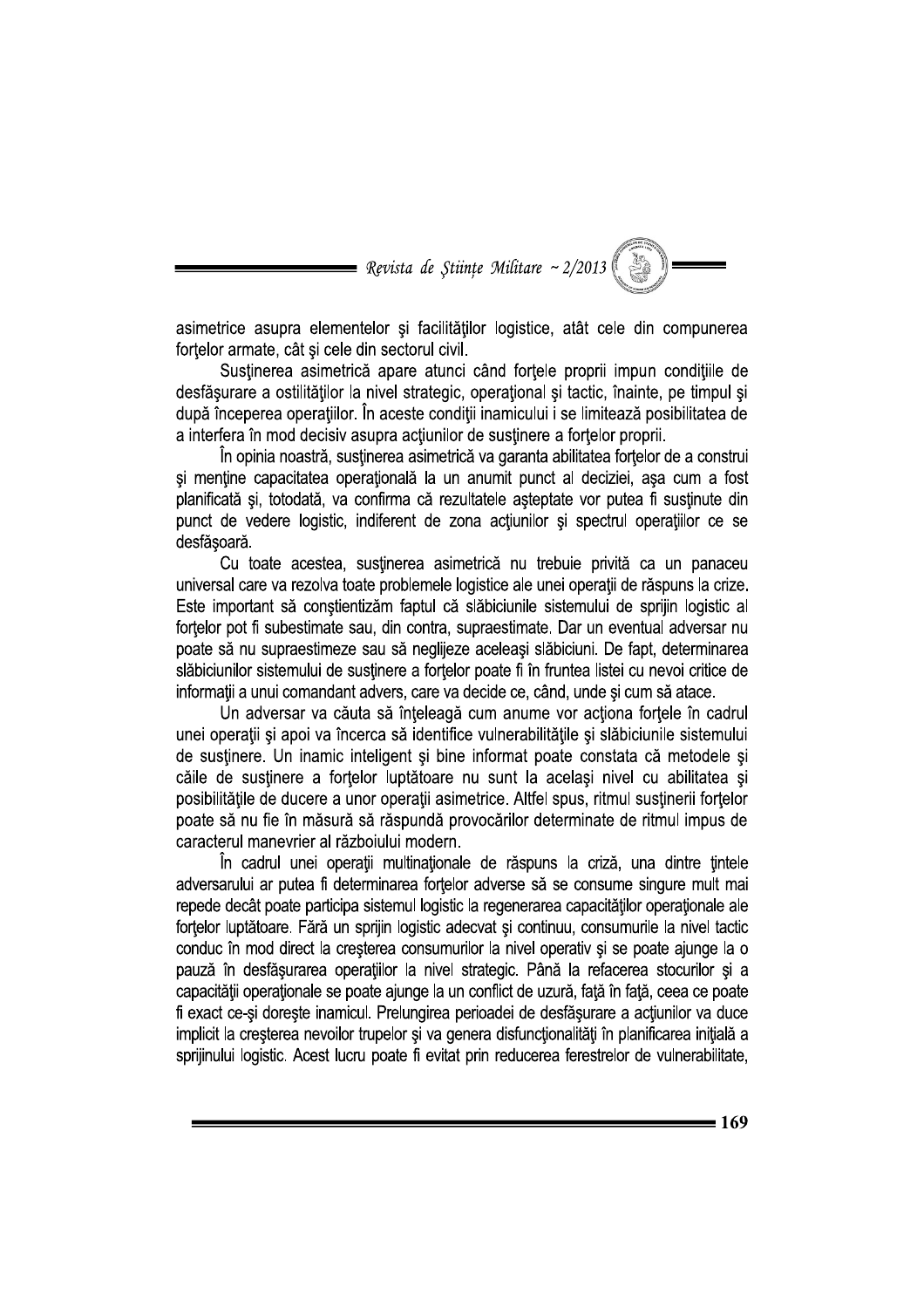

deci prin diminuarea oportunităților oferite inamicului de a interfera cu activitățile proprii de sprijin logistic.

O analiză atentă a sistemului actual de aprovizionare conduce la o serie de concluzii care pot constitui baza unei viitoare abordări a susținerii asimetrice.

Astfel, încă din faza inițială a unei operații este evident faptul că, în general, fortele armate răspund mai lent la o criză emergentă. Eforturile politice, diplomatice și de altă natură întârzie în mod frecvent inițierea unui răspuns ferm și decisiv din punct de vedere militar. Pe de altă parte cu actuala arie de acoperire a mass-media, intențiile unei coaliții, planurile și dislocările unor unități militare sunt dificil de ținut în secret.

O operatie de mare anvergură în cadrul unei coalitii, presupune necesitatea existenței unei rezerve de tehnică și materiale care să poată fi folosită în primele momente ale declanșării operației de răspuns la crize, până la intrarea efectivă în funcțiune a sistemului de reaprovizionare la nivel național. Mobilizarea resurselor și punerea în funcțiune a unui sistem viabil de sprijin logistic al fortelor sunt mari consumatoare de timp și nu se pot desfășura fără ca adevăratele intenții ale forțelor să fie dezvăluite. Acest lucru presupune că inamicul va avea informații despre operațiile ce urmează să se desfășoare încă din faza premergătoare declanșării acestora. Coroborat cu faptul că multe din deciziile de desfăsurare a fortelor pot fi prevăzute de către inamic pe baza cunoștințelor și informațiilor privind factori ca: porturile și aeroporturile din zona operațiilor, terenul, rețeaua de comunicații, timp și distanțe, rezultă că există posibilitatea ca inamicul să interfereze cu activitățile de sprijin logistic a forțelor încă din faza inițială a unei campanii.

Sistemul de sprijin logistic al fortelor este vulnerabil pe întreaga durată a operațiilor. De regulă, trupele și resursele nu se deplasează în același timp, deci unitățile nu sunt desfășurate în aria de operații în integralitatea lor. Majoritatea trupelor, precum și unele elemente de sprijin înaintate, se deplasează pe cale aeriană, în timp ce tehnica, echipamentele și celelalte resurse sunt transportate pe cale maritimă, volumul acestora fiind foarte mare și deci depășind posibilitățile actuale de transport aerian. De aici rezultă necesitatea existentei a cel putin unui port de debarcare (SPOD) și a unui aeroport de debarcare (APOD). Aceste facilități reprezintă punctele de intrare în teatrul de operații și, de regulă, se găsesc pe teritoriul unde vor avea loc acțiunile, fiind deci cunoscute de inamic. Acest lucru le face dificil de apărat, existând de asemenea greutăți și în stabilirea aranjamentelor si responsabilităților privind apărarea acestora între partenerii din coaliție în cadrul unei operații de răspuns la crize.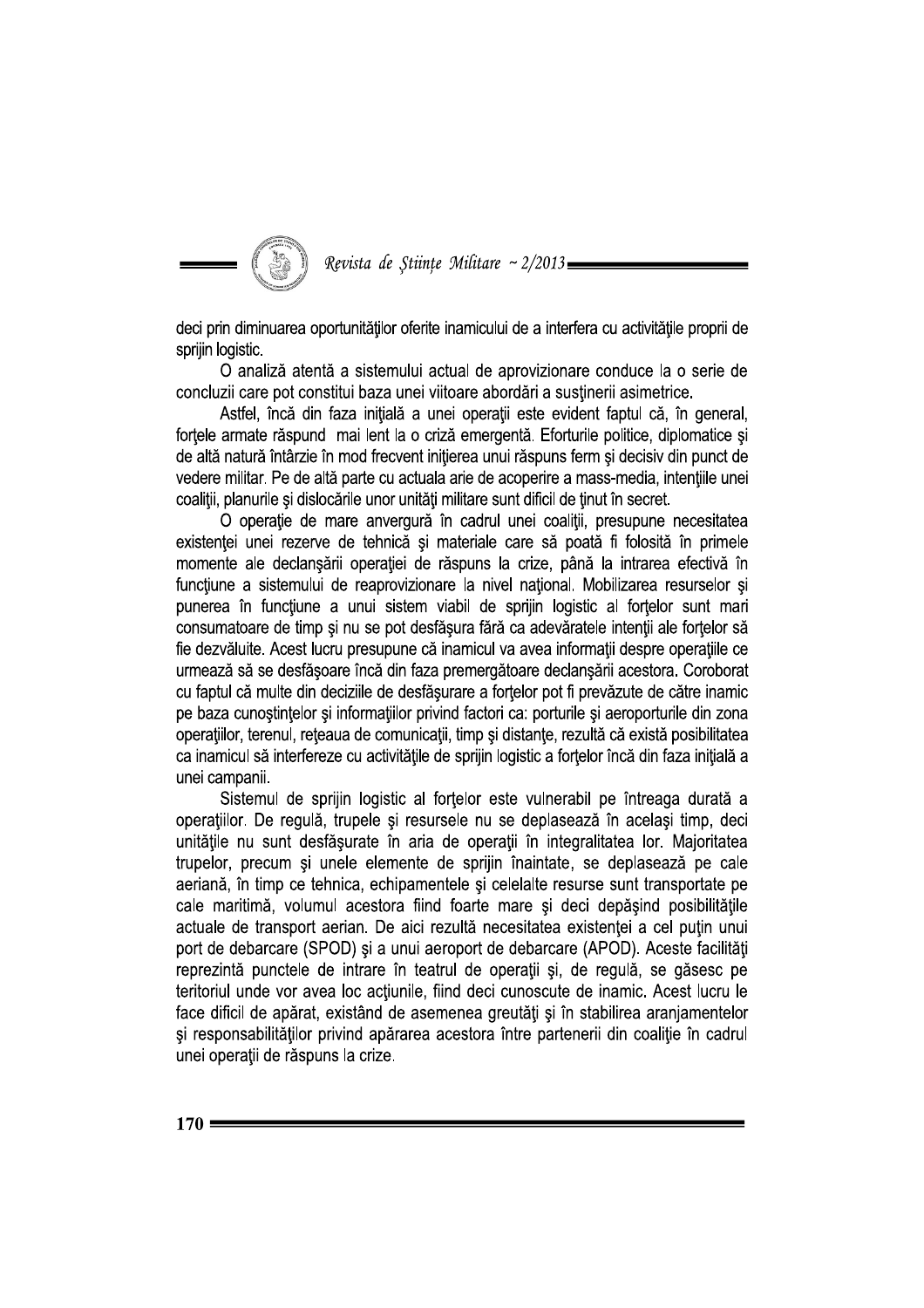$\hspace{1.5mm}$  Revista de Stiințe Militare ~ 2/2013 ( $\hspace{0.5mm}$ 

După începerea operațiilor, marea majoritate a resurselor destinate sprijinului logistic sunt concentrate în bazele logistice ale misiunii, iar punerea la punct a unei rețele viabile de distribuție necesită timp îndelungat și eforturi considerabile. În teatrul de operatii procedurile de transport și distribuție se desfășoară cu dificultate în teren greu și pe vreme rea. Autocamioanele rămân principalul vector de transport dar si acestea sunt conditionate de starea si orientarea comunicatiilor, de vreme, teren si de alti factori, fiind limitate si din punct de vedere al volumului de transport. Starea precară a rețelelor rutiere și a podurilor precum și existența unor puncte obligate de trecere pot duce la încetinirea ritmului acțiunilor și implicit la lungirea duratei unei operatii. În această situatie, sistemul clasic de reaprovizionare, de la esalonul superior la subordonați, poate conduce la apariția unor blocaje, cauzează întârzieri, mărind în acest fel gradul de vulnerabilitate al trupelor.

Cerințele operaționale impun reaprovizionarea, transportul și distribuția unor cantități însemnate de combustibil, muniție, apă și alte materiale consumabile. Pentru deplasarea și transportul acestora spre teatrul de operații și în interiorul acestuia sunt folosite atât mijloace de transport militare cât și cele civile. Vectorii de transport militari sunt adaptati cerintelor din teatrul de operatii și de regulă corespund necesitătilor. Dar, în procesul de achizitie, de multe ori, aspectele privind fiabilitatea, mentenanța și posibilitățile de susținere a sistemelor de arme și echipamente, sunt puse pe planul secund de aspectele privind letalitatea și prețul redus. Toate acestea se reflectă în costurile ridicate necesare pentru mentenanță/întreținere în teatrul de operații.

Cunoscând toate aceste aspecte legate de sprijinul logistic, este important să determinăm cum anume susținerea asimetrică poate interveni pentru reducerea vulnerabilității sistemului logistic și, deci, pentru asigurarea condițiilor necesare realizării fluxurilor logistice indiferent de actiunile inamicului.

Considerăm că o primă măsură este micșorarea timpului de reacție a forțelor armate. Acest lucru presupune existența unor structuri, pregătite și dotate corespunzător, care să fie în măsură să treacă la actiune în cel mai scurt timp, fără a necesita o perioadă lungă pentru mobilizarea resurselor și afluirea trupelor. Este de preferat constituirea unor facilități pe teritoriul național (Assembly Area) unde trupele ce urmează să fie trimise în misiune, să afluiască concomitent cu resursele inițiale, să parcurgă o perioadă scurtă de familiarizare cu particularitățile misiunii, urmând ca unitățile să fie desfășurate în teatrul de operații, pe cât posibil integral, deci și cu resursele minime necesare desfășurării acțiunilor inițiale.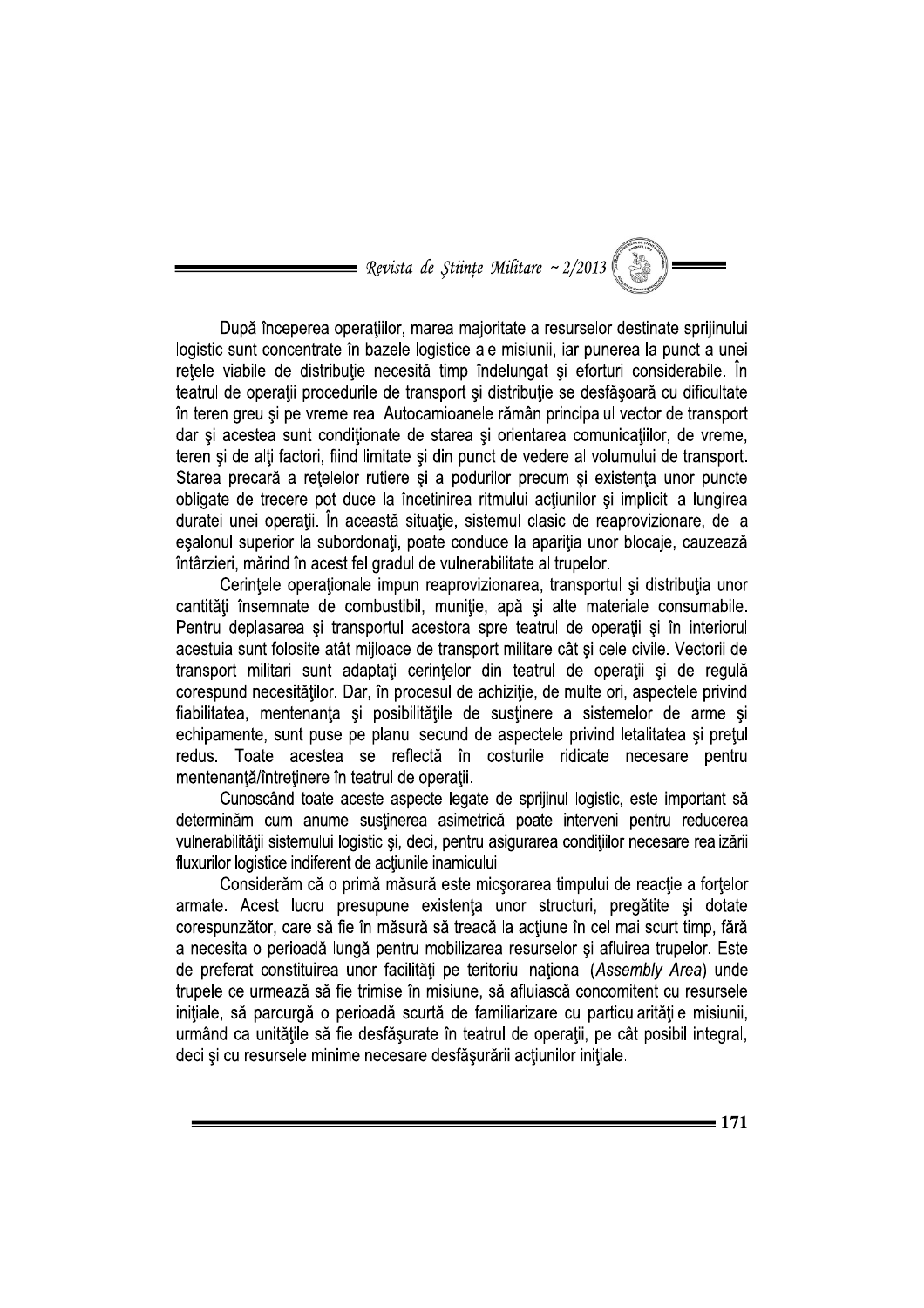Revista de Științe Militare ~ 2/2013=

În cazul unor operații de mare anvergură este necesară stabilirea unei baze logistice intermediare (ISB - Intermediate Staging Base), suficient de aproape de teatrul de operatii, dar în afara posibilităților de lovire ale inamicului, precum și a cel puțin unei baze logistice înaintate (FOB - Forward Operating Base), în teatrul de operații. Prin intermediul acestor baze se vor derula contractele cu agenții economici locali pentru furnizarea de servicii, resurse, precum si facilităti de infrastructură și fortă de muncă.

Utilizarea resurselor disponibile în teatrul de operatii, prin angajarea agentilor economici locali, va duce la diminuarea corespunzătoare a volumului de materiale necesare a fi transportate în teatru, diminuarea numărului de militari angajați în activități de sprijin logistic direct, acestia devenind disponibili pentru ducerea actiunilor combatante, precum și reducerea semnificativă a timpului necesar punerii în funcțiune a sistemului logistic. În acest fel, sistemul clasic de reaprovizionare devine mult mai suplu și nu mai depinde în totalitate de aducerea resurselor de pe teritoriul național.

Viteza de răspuns la o situatie de criză este determinantă în conditiile conflictelor descentralizate, specifice globalizării. În opinia noastră, această caracteristică are aplicabilitate în trei domenii: cognitiv, informațional și material.

La nivel cognitiv, rapiditatea evaluării situației, elaborării deciziilor și emiterii ordinelor este imperativă. Identificarea rapidă a alternativelor și optiunilor privind sprijinul logistic al trupelor va asigura structurilor de conducere un suport optim pentru luarea deciziilor de angajare a unităților din subordine. Acest lucru impune utilizarea metodelor moderne de simulare, un management adecvat al cunostintelor și informațiilor și o gândire inovativă. Cunoașterea în timp real a situației resurselor disponibile va conduce la suplete în reaprovizionare, distribuție și transport. Proiectarea și stabilirea traiectoriei principalelor activități de sprijin logistic va fi corelată și armonizată cu interesele majore ale operației și va putea fi integrată intr-un sistem coerent, cu indicatori și direcții de actiune bine definite.

În plan informational, accesul oportun la informații, prelucrarea și transmiterea acestora la timp constituie un element definitoriu în câștigarea și menținerea superiorității informationale. Folosirea senzorilor, a sistemelor de computere, integrarea informatională pe orizontală și utilizarea metodelor de analiză predictivă vor conduce la crearea unei imagini viabile și realiste a necesităților de sprijin logistic. Desigur, dezvoltarea vitezei în domeniul informational va depinde de transformarea fizionomiei actualului sistem de comunicații și implementarea noilor cuceriri ale tehnologiei informației. Sistemul C4ISR (command, control, communications, computer, intelligence, surveillance, and reconnaissance) trebuie integrat în domeniul logistic odată cu implementarea acestuia în domeniul operational.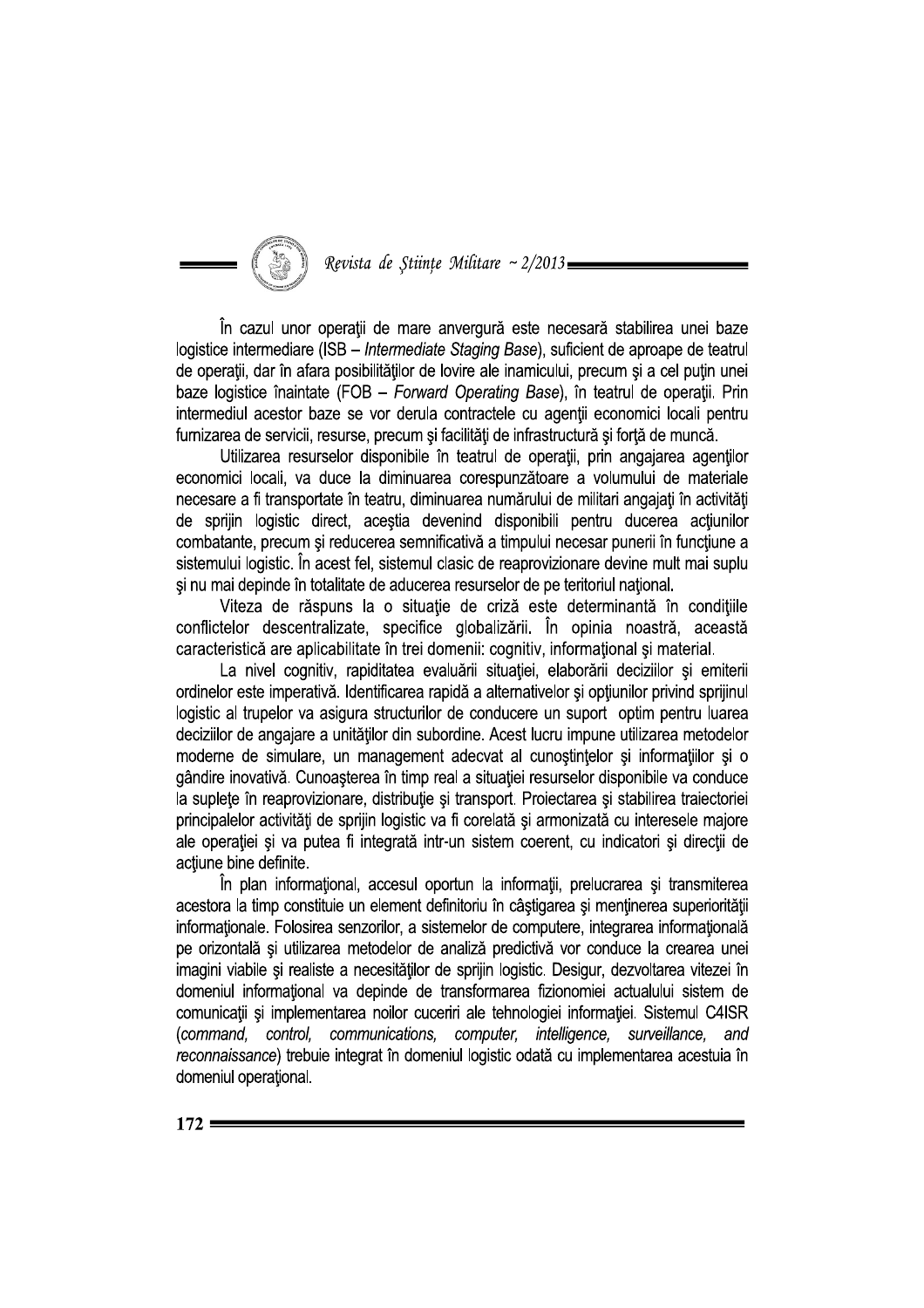= Revista de Științe Militare ~ 2/2013

Creșterea vitezei de reacție în domeniul fizic va depinde de implementarea unui nou sistem de reaprovizionare și distribuție bazat pe conceptul "sense-and-respond", care trebuie să înlocuiască logistica bazată pe eșalonare și norme de consum. Acest lucru va necesita însă o retea de senzori, informatii și comunicații bine pusă la punct, care să poată identifica rapid resursele, locul unde se află și cel mai oportun mod de transport si distributie la unitătile combatante.

Asa-zisele "noduri de distributie" trebuie să fie putine la număr și rapide în execuție, liniile de comunicație trebuie să asigure deplasarea în siguranță a resurselor, iar mijloacele de transport trebuie să fie versatile, de dimensiuni relativ mici dar cu o mare capacitate de transport. Decidentii trebuie să găsească acele metode de actiune care să permită evitarea rutelor de reaprovizionare ce se interferează cu centre urbane sau aglomerări de populație civilă și, totodată, să asigure varientarea retelelor de deplasare utilizate de mijloacele de transport civile. Acest lucru va conduce la îmbunătățirea nivelului de protecție al forțelor de logistică, creșterea rapidității livrărilor și minimalizarea efectelor adverse asupra populației din zona de responsabilitate. Simplificând lucrurile putem spune că "mai mic, mai ușor și mai rapid" trebuie să devină virtuțile viitorului sistem logistic. Ideal ar fi ca logistica să nu se ..vadă", însă să fie mereu prezentă la locul și la momentul potrivit.

O altă măsură care vizează susținerea asimetrică se referă la utilizarea mijloacelor de transport aerian pentru realizarea sprijinului logistic în teatrul de operații. Deși, în mod tradițional, sistemul logistic nu dispune de capacități aeriene proprii pentru distribuție și transport, acestea fiind alocate de comandantul forței, utilizarea vectorului aerian de transport poate fi impusă de necesități. Mijloacele de transport aerian nefiind, în mod normal, destinate transportului de materiale, folosirea acestora se va face doar în cazuri exceptionale sau în situații de urgență. De asemenea, mijloacele destinate pentru evacuarea medicală (MEDEVAC) sunt limitate, alocarea acestora fiind făcută de către comandant, la propunerea sefului logisticii.

În situația utilizării mijloacelor de transport aerian se scurtează semnificativ timpul de livrare a materialelor, acestea putând fi transportate direct la destinatarul final, fără a mai fi nevoie să parcurgă întregul flux de reaprovizionare. Manevrabilitatea deosebită a elicopterelor și apariția unei noi generații de avioane cu aterizare verticală (vertical takeoff and landing aircraft-VTOL) sau cu posibilități de aterizare pe piste foarte scurte (super-short takeoff and landing aircraft-SSTOL), creează premise pentru o reconsiderare a rolului mijloacelor de transport aerian, prin utilizarea acestora în sprijinul logistic nemijlocit al trupelor.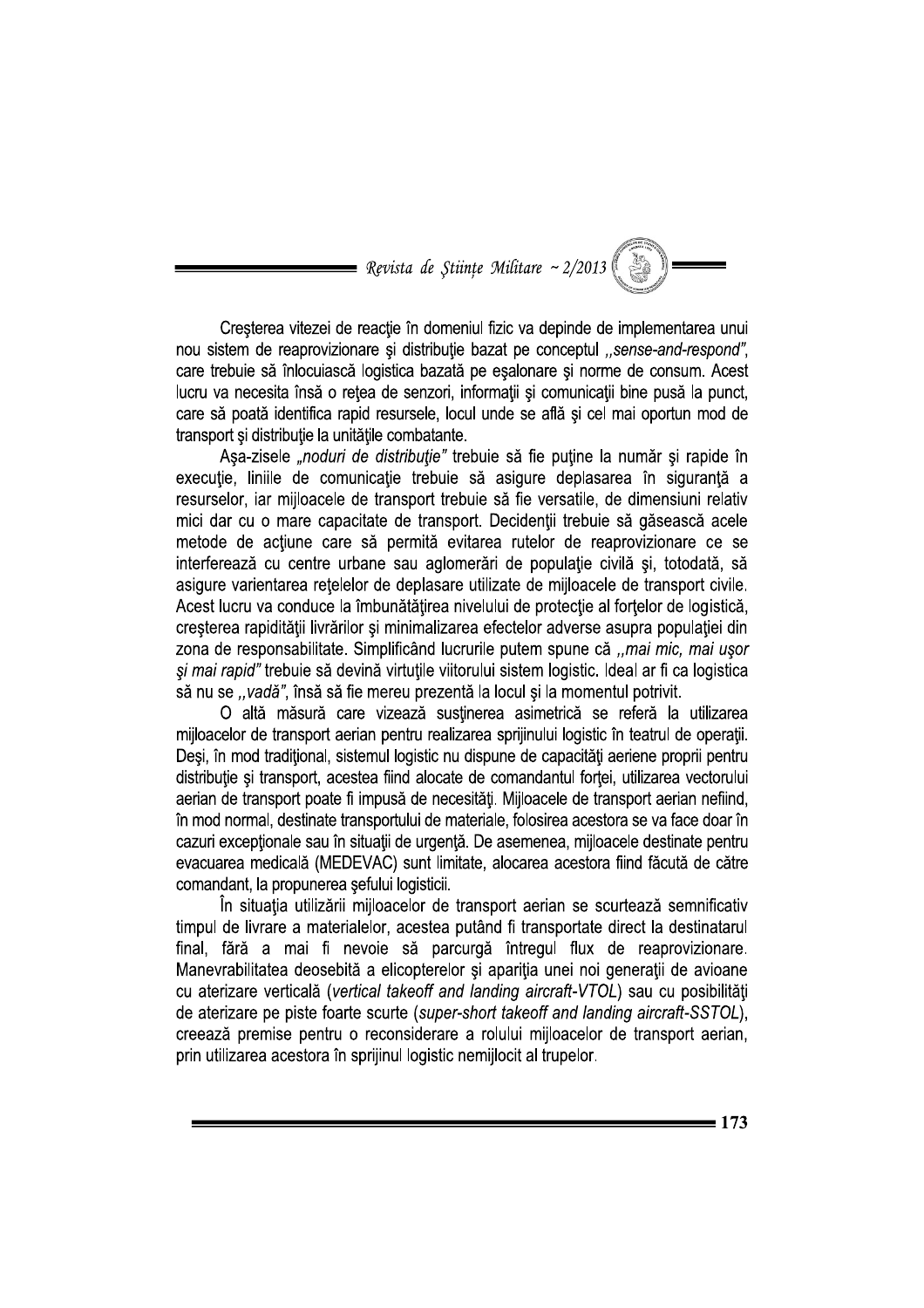## Revista de Științe Militare ~ 2/2013

Desigur, nu toate aceste mijloace moderne sunt în înzestrarea armatei României, dar perspectiva pe termen lung și mediu impune luarea în considerare a tuturor optiunilor, tinând cont de faptul că modernizarea fortelor armate trebuie să vizeze atât fortele combatante cât și logistica, pentru a se putea asigura un echilibru între elementele "sustinute" și cele "de sustinere". Trebuie avut însă în vedere faptul că miiloacele aeriene au raza de actiune limitată, necesită cantităti mari de combustibil. lucrările de mentenanță pentru acestea sunt costisitoare și reprezintă ținte relativ usoare pentru mijloacele antiaeriene ale inamicului. În acest caz este necesară o evaluare atentă a modului de angajare a mijloacelor aeriene avute la dispoziție, în funcție de eficienta folosirii lor. Reducerea densitătii miiloacelor și echipamentelor din cadrul sistemului de sprijin logistic, reprezintă o alta caracteristică a susținerii asimetrice. Experiența ultimelor conflicte indică faptul că se tinde spre utilizarea unor sisteme multifuncționale și versatile, care să poată fi folosite indiferent de condițiile reale din teatrul de operatii. Astfel, sistemele de containere universale, având de regulă o capacitate mare de transport dar o greutate relativ redusă, sunt din ce în ce mai utilizate. Acestea sunt astfel concepute încât să nu fie necesare operatiuni și echipamente suplimentare atunci când se schimbă vectorul de transport. De asemenea, prin projectarea lor în sistem modular, acestea pot fi utilizate și ca depozite mobile când situația concretă o impune.

O altă măsură întreprinsă pentru reducerea densității echipamentelor logistice din teatrul de operații, este schimbarea concepției privind reaprovizionarea din bazele de susținere înaintate. Aceste baze fiind relativ de mici dimensiuni, devin foarte mobile, iar timpul de la instalare la intrarea efectivă în funcțiune este relativ scurt. Ele vor fi utilizate, cu precădere, pentru reaprovizionarea materialelor și echipamentelor specifice, care nu se pot achizitiona pe plan local prin intermediul agentilor economici sau prin aranjamente de tip Sprijinul Națiunii Gazdă.

Fată de metoda tradițională de desfășurare a fortelor, în care se stabileau, de regulă, câte un port (SPOD) și un aeroport (APOD) principal de debarcare, prin care afluiau resursele, în prezent se utilizează ideea de a se stabili mai multe puncte de intrare a trupelor, echipamentelor, tehnicii și materialelor în teatrul de operații (entry points). De regulă, vor fi alese acele facilități care nu necesită lucrări suplimentare de infrastructură, dar care dispun de un minim de mijloace specializate necesare operațiunilor de îmbarcare-debarcare și operare a echipamentelor specifice. Acest lucru va reduce vulnerabilitatea fortelor, posibilitățile inamicului de a determina cu exactitate când și unde vor intra trupele în teatrul de operații fiind mult diminuate. De asemenea, securizarea rutelor de transport si asigurarea securității convoaielor se va face doar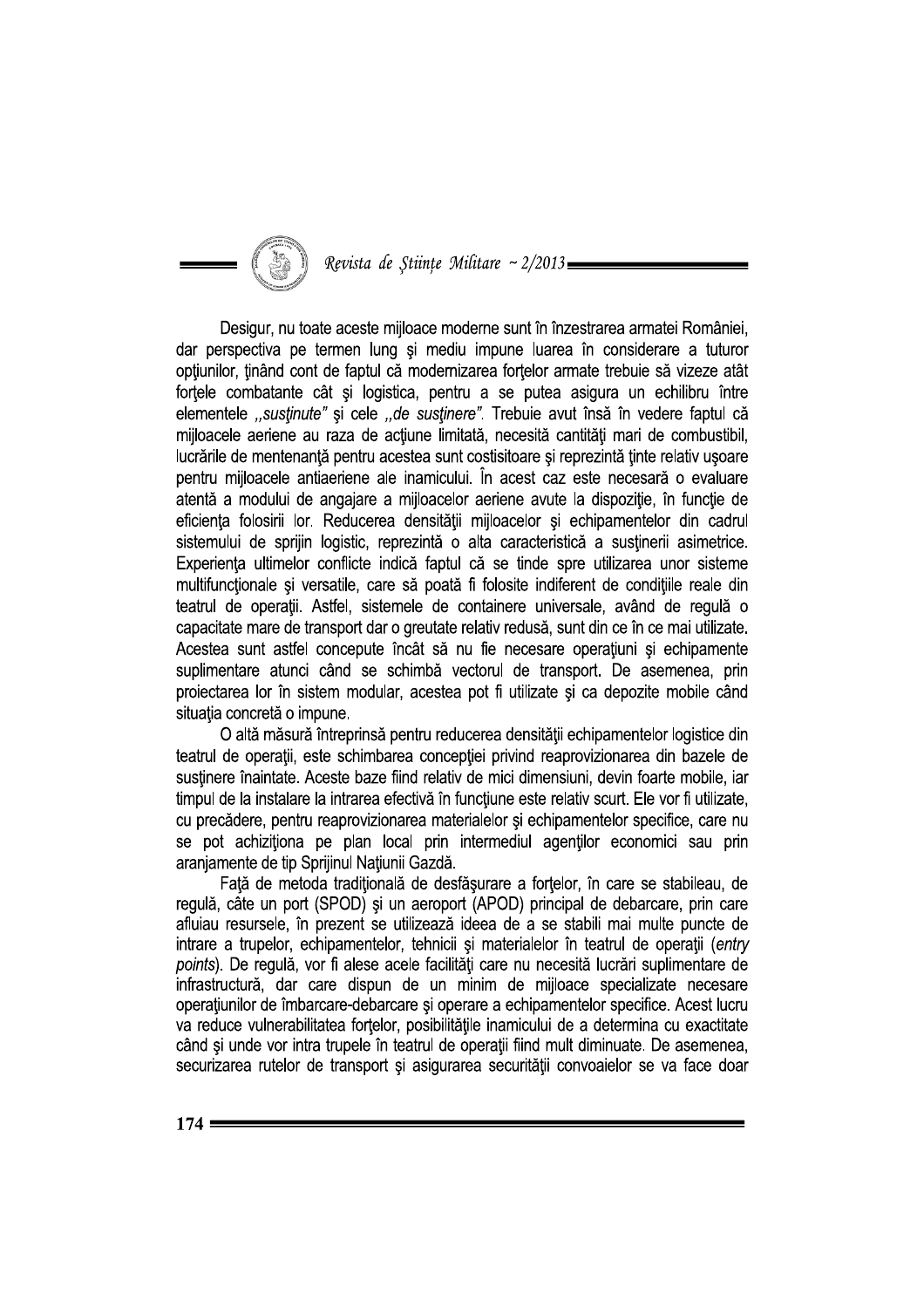**Nevista de Științe Militare ~ 2/2013 (** 

când este necesar, astfel trupele combatante își vor putea focaliza atenția doar pe desfășurarea acțiunilor de luptă.

Sistemul actual de sprijin logistic poate fi caracterizat ca un sistem liniar, cu structuri distincte si cerinte previzibile, depinzând de ciclul de reaprovizionare bazat pe esalonarea și concentrarea resurselor.

Sustinerea asimetrică propune un nou mod de repartizare a resurselor și serviciilor suport, astfel încât structurile logistice să devină mai suple, prin creșterea performantelor și calității personalului și tehnicii, prin organizarea de tip modular și prin implementarea sistemului de reaprovizionare "la cerere". Se impune ca sistemul logistic să fie astfel croit încât să ofere încredere luptătorului și să fie gestionat de un singur factor decident, pentru a elimina verigile intermediare și a asigura o fluență maximă. În opinia noastră, această abordare conduce la asigurarea libertății de actiune a structurilor specifice, sustinerea eficientă a tuturor actiunilor într-un spatiu conflictual supradimensionat și permite, în același timp, acțiuni punctuale în privința intervențiilor de specialitate. Sistemul actual, bazat pe previzionarea consumurilor în funcție de normele de consum prestabilitate, nu mai este fiabil existând riscul ca, la un moment dat, materialele livrate la unități să nu corespundă cu nevoile reale. Experiența ultimelor conflicte indică faptul că altele sunt cerintele unei structuri militare care desfăsoară acțiuni în mediul urban și altele sunt cerințele aceleiași structuri care duce acțiuni în teren deschis. Bazându-ne doar pe normele de consum, există posibilitatea ca unele materiale să fie trimise la unități fără ca acestea să fie necesare sau să fie consumate efectiv. În acest caz se poate ajunge la strangulări în reaprovizionare și la supradimensionări de stocuri care, în mod automat vor duce la îngreunarea manevrei unitătilor. Ori, în conditiile actuale de ducere a operatiilor de răspuns la crize, cu schimbări dese și imprevizibile de situații, manevrabilitatea constituie unul dintre elementele cheie pentru obținerea succesului. Creșterea manevrabilității structurilor logistice va permite o mai bună integrare a acestora în cadrul general al actiunilor și va oferi mai multă libertate de acțiune comandanților.

Sustinerea asimetrică impune și o schimbare în abordarea planificării sprijinului logistic. Tendinta actuală a armatelor moderne este translatarea de la planificarea bazată pe necesități, la planificarea bazată pe capabilitățile militare necesare, definite în funcție de misiunile viitoare și de gradul de implicare într-o operație. Procesul de alocare a resurselor devine astfel o planificare integrată, multidimensională și intercategorii.

Pe baza cercetărilor întreprinse putem afirma că planificarea trebuie să asigure utilizarea optimă a resurselor disponibile și să integreze capabilitățile proprii cu cele ale aliaților. În faza inițială a unei operații, planificarea trebuie să stabilească care sunt echipamentele majore necesare în teatrul de operații pentru îndeplinirea misiunii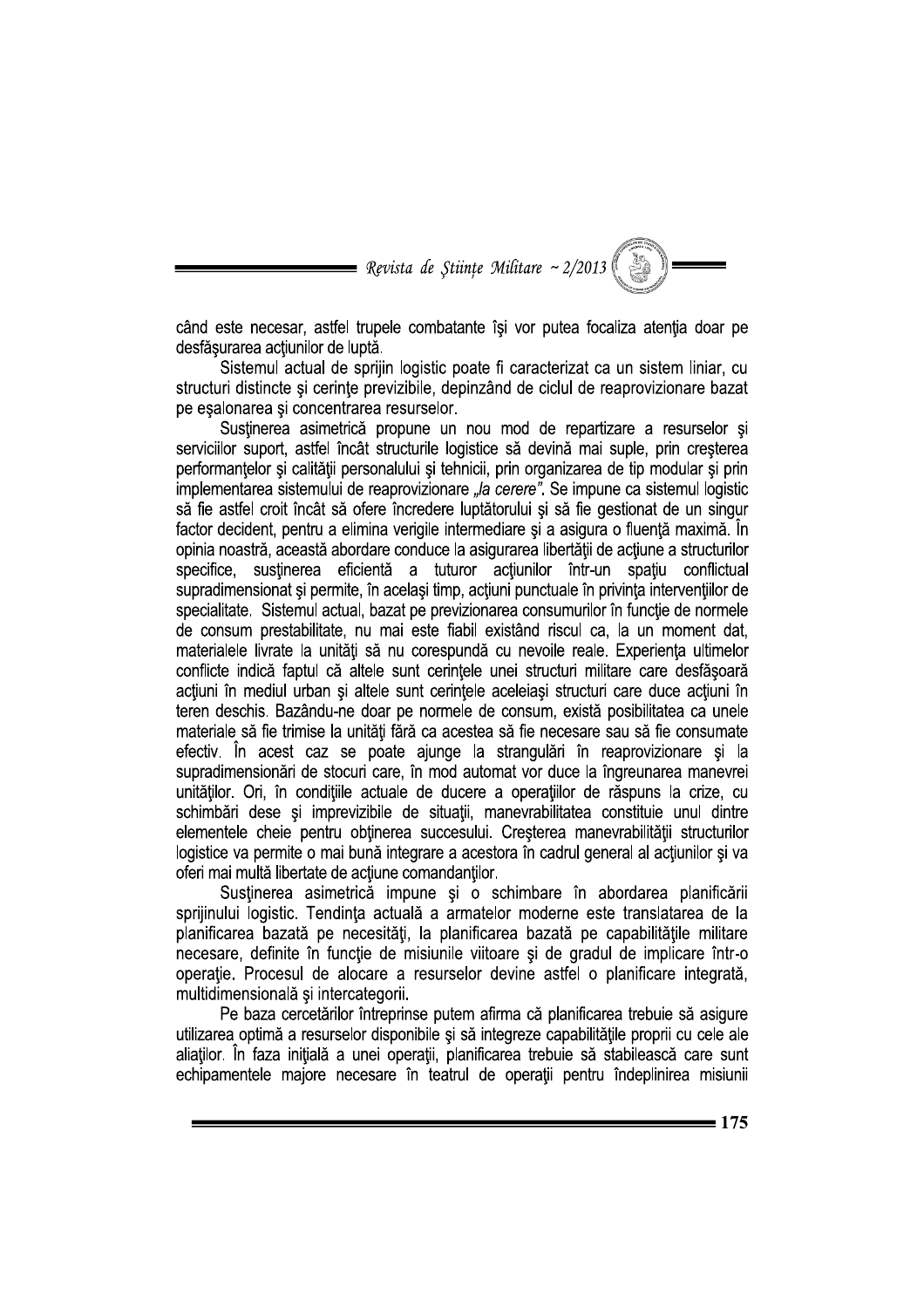## Revista de Științe Militare ~ 2/2013

(tehnică, muniții, carburanți etc.), precum și necesitățile de sprijin medical, transport mentenanță și deplasare. Pe timpul conferințelor de planificare logistică se urmărește armonizarea cerintelor fortelor și corectarea prevederilor inițiale. Produsul final al planificării va fi cuprins în anexele la planul de operații. Un indicator al succesului planificării sprijinului logistice va fi acela că inamicul va fi incapabil să influențeze acțiunile de susținere a trupelor proprii. De asemenea, trebuie asigurate elementele necesare pentru ca acest sistem să funcționeze chiar și în condiții de incertitudine, în asa numita "ceată a războiului", când cantitatea și calitatea informatiilor disponibile este mult redusă din cauza unor condiții și factori obiectivi.

Un alt domeniu, unde sustinerea asimetrică actionează deia, îl constituie mentenanța tehnicii și echipamentelor.

Ultimele evoluții în domeniu au impus nevoia acută de resurse flexibile și interschimbabile care să permită o mai mare integrare a produselor si serviciilor în cadrul unei coaliții. A fi competitiv înseamnă a avea posibilitatea să operezi cu echipamente ale aliatilor care, la rândul lor, să poată folosi echipamentele pe care forțele proprii le pot pune la dispoziția structurilor de mentenanță desfășurate în teatrul de operații. Datorită faptului că, de regulă, activitățile de mentenanță se desfășoară într-un mediu de operații ostil, se impune necesitatea utilizării unui sistem integrat de monitorizare a comportării în exploatare a tehnicii și echipamentelor și implementarea unui nou sistem de diagnosticare a tehnicii. În esentă, se poate spune că se tinde spre principiul .. să faci mai mult, cu mai putin".

Față de metodele tradiționale în care evacuarea tehnicii ocupă un loc important, ceea ce presupunea existenta unor structuri specializate destul de consistente ca număr și complexitate a echipamentelor, în prezent se mizează pe repunerea în functiune, pe cât posibil, pe locul scoaterii din funcțiune. Tehnica și echipamentele ce necesită un volum complex de lucrări sunt securizate pe locul scoaterii din funcțiune, urmând ca de aceasta să se ocupe structurile specializate dispuse în bazele logistice sau să fie evacuate ulterior în bazele de pe teritoriul național. Dispare, în acest fel, o verigă intermediară care lungea neiustificat timpul necesar repunerii în functiune. De asemenea, în anumite cazuri, costurile necesare pentru repararea si aducerea la parametrii initiali a tehnicii nu sunt justificate din punct de vedere economic, în conditiile în care constrângerile financiare ale unei operații sunt din ce în ce mai pregnante. Din această cauză, standardele de fiabilitate, mentenabilitate și asistență specializată trebuie astfel proiectate încât să maximizeze ciclul de viață al unui produs și să necesite un volum cât mai redus de lucrări.

În opinia noastră, în domeniul mentenantei, deși se tinde spre comunalitate, datorită diversității tehnicii din teatrul de operații, trebuie stabilită o delimitare clară a responsabilităților naționale și a celor colective. Acest lucru va garanta că

 $176:$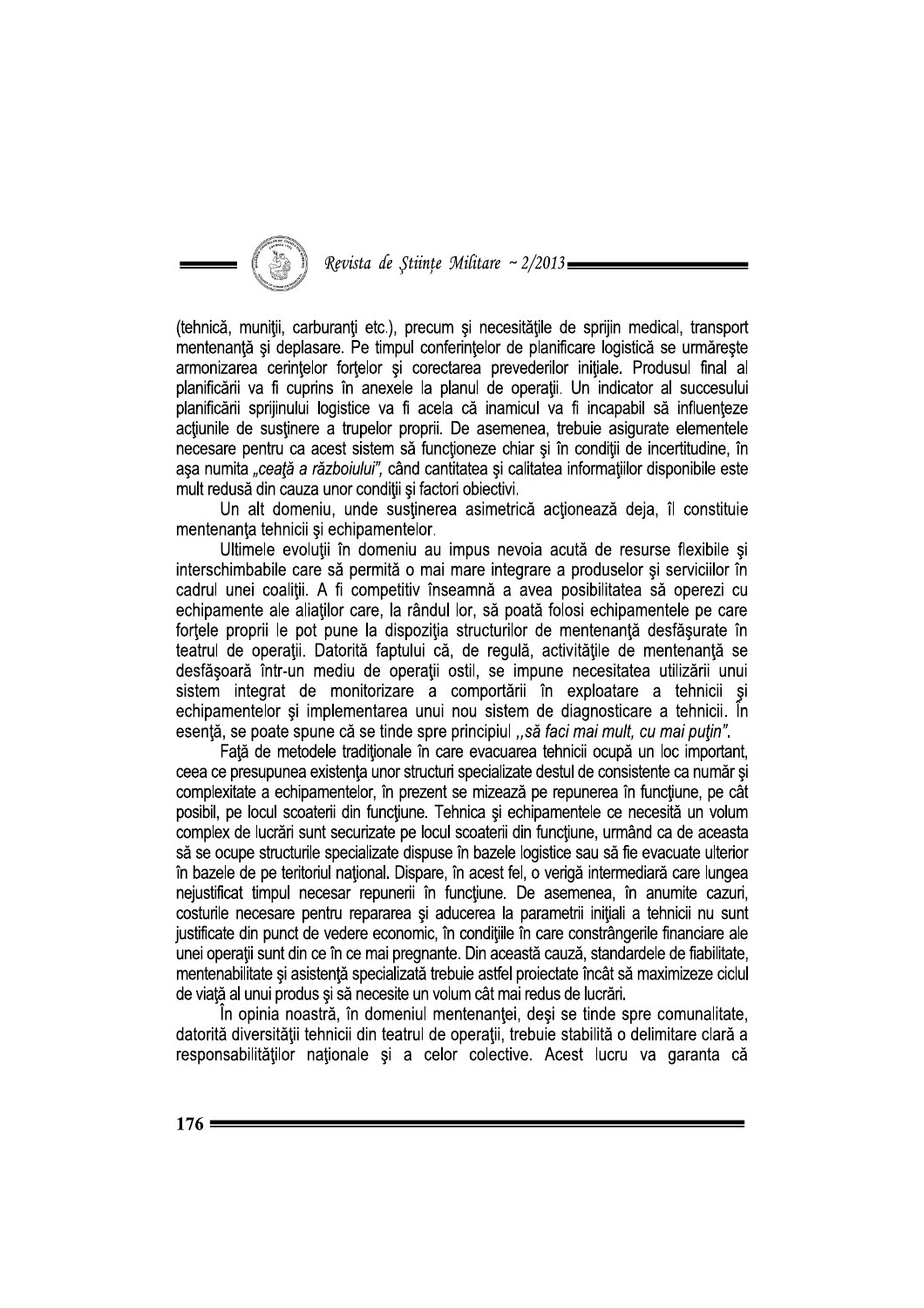Revista de Stiințe Militare ~ 2/2013

operațiunile de mentenanță vor fi executate în conformitate cu standardele specifice fiecărei mărci/categorii de tehnică.

Dezvoltarea tehnologiilor cu dublă întrebuintare, atât militară cât și civilă, constituie un alt domeniu care trebuie avut în vedere și analizat în perspectiva dezvoltărilor viitoare privind sustinerea asimetrică. Identificarea, cercetarea și investițiile în programe de dezvoltare a unor echipamente și categorii de tehnică care să satisfacă cerintele operationale, dar să poată fi utilizată și în anumite sectoare de activitate civile ar putea conduce la o mai bună bugetare a diferitelor actiuni în domeniul apărării. Dacă ne referim doar la transportul strategic, putem observa tendinta de dezvoltare a noi platforme si capabilităti care să fie puse atât la dispozitia fortelor armate, cât și pentru diferite actiuni umanitare sau urgențe civile. Utilizarea în comun a cestor capabilități, așa numitul "pool and share" constituie deja o preocupare constantă atât la nivelul politico-militar, cât și în domenii de specialitate din mediul civil. În acest fel s-ar putea reduce sau chiar elimina o serie de reticente privind alocarea de fonduri bugetare în sectorul de apărare și totodată se vor putea face economii semnificative atât financiare cât și în forță de muncă.

Tot în acest domeniu pot fi încadrate și preocupările de dată recentă privind dezvoltarea unor capabilități și cooperarea multinațională pentru detectarea, monitorizarea, avertizarea timpurie și managementul urgențelor medicale și prevenirea răspândirii unor agenți patogeni în cazul unui atac biologic. În acest sens se are în vedere constituirea unor stocuri de medicamente si vaccinuri la care să aibă acces structurile civile în situații de urgentă, dar care să răspundă și unor nevoi operationale în caz de conflict. De asemenea, sunt prevăzute o serie de acorduri pentru constituirea unei rețele de laboratoare de analize și a unor echipe mixte care să fie în măsură să asigure reacția rapidă când situația o impune. Specialistii apreciază că amenintările induse de globalizare fac necesară dezvoltarea de noi capabilități militare pentru managementului atacurilor chimice sau biologice.<sup>11</sup> În condițiile actuale, probabilitatea ca acestea să fie utilizate pentru sprijinul autorităților civile în situația amenințării sau atacului cu astfel de mijloace, asupra populației sau infrastructurii critice, este relativ mare, iar forțele armate trebuie să dispună de miiloacele necesare pentru o reactie oportună și eficientă.

În opinia noastră, managementul, instruirea, procedurile și o abordare comună a protocoalelor medicale răspund cel mai bine necesităților susținerii asimetrice și contribuie decisiv la creșterea interoperabilității.

Pe baza celor prezentate, putem afirma că susținerea asimetrică reprezintă o adevărată revoluție în domeniul sprijinului logistic al forțelor participante la operații de răspuns la crize și impune noi modele de gândire și noi modele organizaționale.

<sup>&</sup>lt;sup>11</sup> http://pforum.isn.ethz.ch/docs/Miles%20speech.doc, accesat la 24.10.2012.